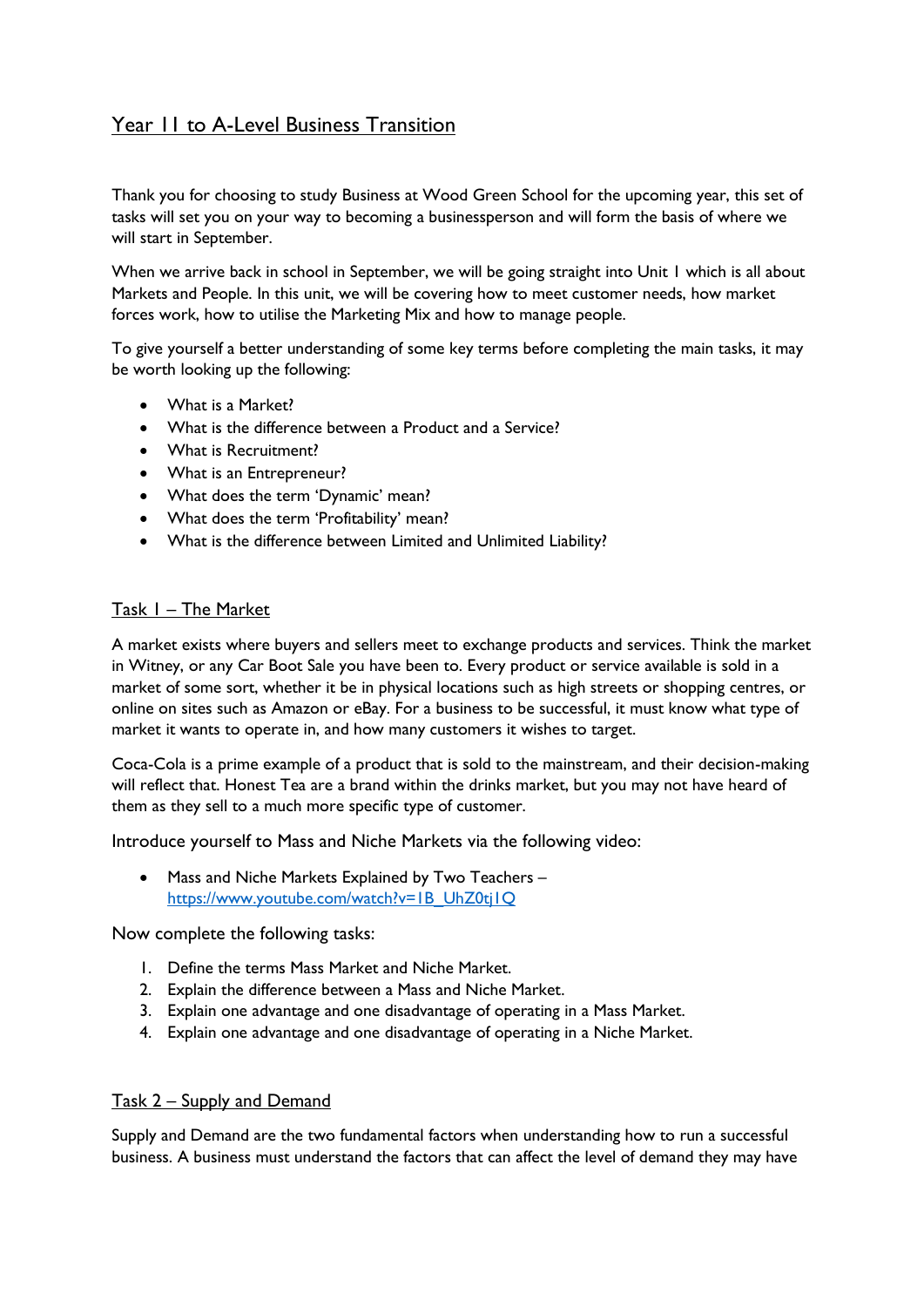for their products and services, along with the amount businesses are willing and able to supply at given prices.

Supply and Demand can be shown on a graph (seen to the right) and with this we can explain the impact an increase or decrease to Supply or Demand will have on Price and Quantity. If, for example, the price of substitute (competing) products increases, a business will see the demand for their products increase and Demand will shift to the right. This will increase both the Price and the Quantity Sold for that product.



There are many factors that affect both

Supply and Demand, and a successful business owner will have an understanding of these so they can ensure they are setting their price at an equilibrium price level for the market.

Introduce yourself to Supply and Demand via the following videos:

- Supply and Demand: Crash Course Economics by Crash Course [https://www.youtube.com/watch?v=g9aDizJpd\\_s](https://www.youtube.com/watch?v=g9aDizJpd_s)
- Factors Affecting Supply & Demand by Alexa Winkler <https://www.youtube.com/watch?v=tkLeoxLkbi8>

Now complete the following tasks:

- 1. Define 'Supply' and 'Demand'.
- 2. Identify factors that affect 'Supply'.
- 3. Identify factors that affect 'Demand'.
- 4. Draw a Supply and Demand Graph at equilibrium.
- 5. Explain the impact on Price and Quantity when Demand Increases.
- 6. Explain the impact on Price and Quantity when Demand Decreases.
- 7. Explain the impact on Price and Quantity when Supply Increases.
- 8. Explain the impact on Price and Quantity when Supply Decreases.

### Task 3 – The Marketing Mix

The Marketing Mix is a collective term for the four major marketing decisions a business must make, also called the Four P's. They are Product, Price, Place and Promotion. Each marketing decision will encapsulate many factors that a business can utilise depending on the Price, Quality and Target Market a business is targeting. It is vital that a business makes consistent decisions that ensure there is harmony across each of their marketing decisions, otherwise customers will not understand what the business is trying to achieve which will create a confusing and unrelatable brand image.

For example, Dyson sell high quality, innovative electrical products including vacuum cleaners, hair curlers and hair dryers. The have researched and developed a cyclone technology that is unique in the market, and this allows them to charge a premium price and place their products in upmarket retailers. It would be extremely confusing if they were to be sold at a low price in a wide range of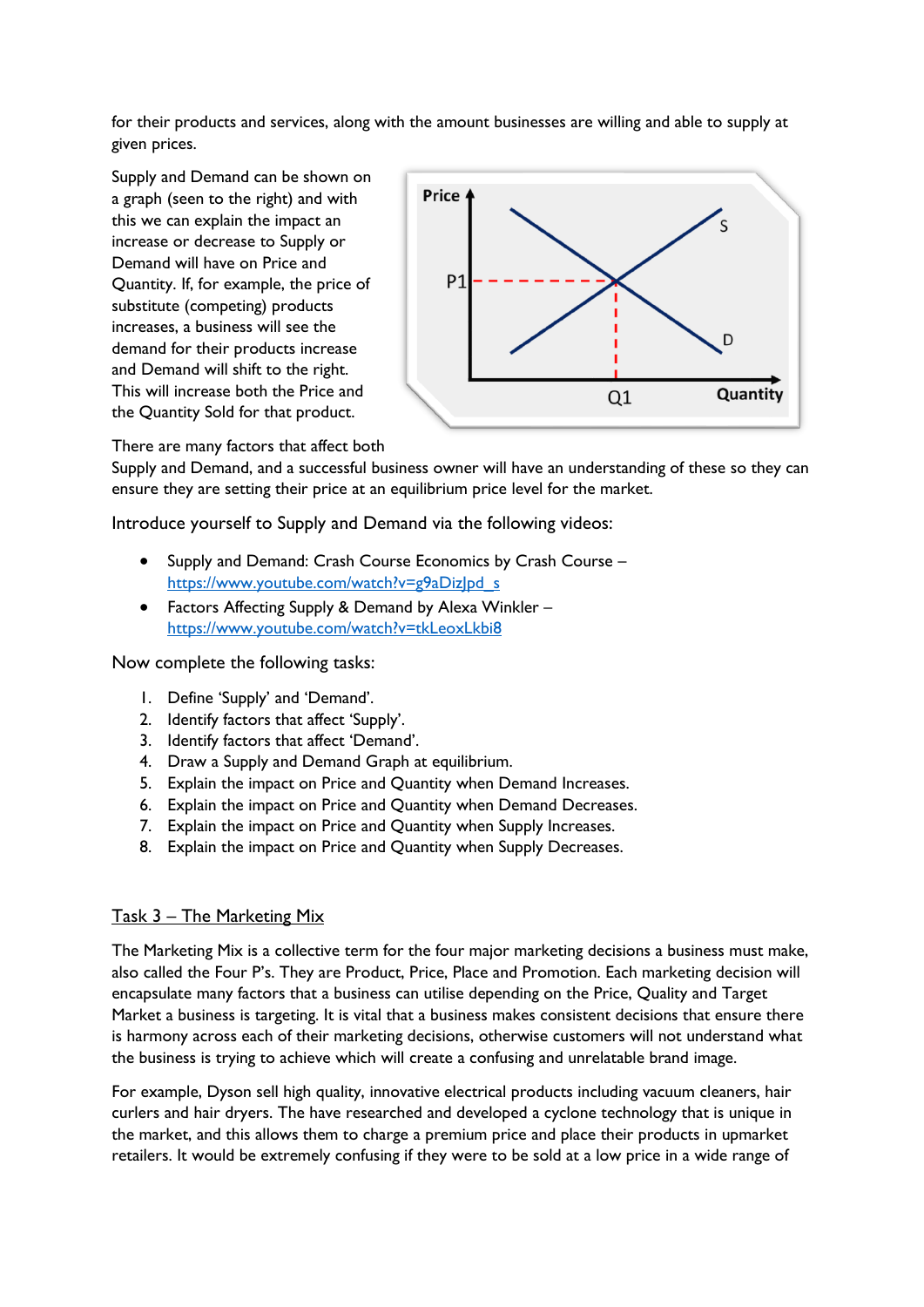lower end stores, and Dyson would certainly not be able to market themselves as an innovative and exclusive brand if they were to do so. This could damage the overall profitability of the business.

Introduce yourself to the Marketing Mix via the following video:

• The 4 Ps of Marketing – The Marketing Mix Explained by LYFE Marketing – <https://www.youtube.com/watch?v=fLkYSxUbEJI>

Now complete the following tasks:

- 1. Explain the term 'Product'.
- 2. Explain the term 'Price'.
- 3. Explain the term 'Place'.
- 4. Explain the term 'Promotion'.
- 5. Discuss how a business can use the Marketing Mix to improve their profitability.

## Task 4 – Recruitment, Selection and Training

The process of taking on new staff and developing their skills can be influential to the success of a business. The skills and experience of staff members can enable that business to create new and exciting products, provide knowledgeable and engaging customer service and motivate colleagues to put the extra effort in to maximise productivity and sales.

Effective recruitment means the business is hiring the right person to fill a specific vacancy based on their skills and experience, with new employees having their skills boosted through job specific training. If employees are consistently leaving a business, they will have higher recruitment costs. It can be expensive to put out job adverts, pay employees to shortlist and interview candidates and to train new staff. This is an added incentive to ensure recruitment, selection and training are all well designed to improve the happiness and morale of staff to ensure they stay with the business for as long as possible.

Introduce yourself to Recruitment, Selection and Training via the following videos:

- Recruitment and Selection | The Recruitment and Selection Process Explained by Two Teachers – <https://www.youtube.com/watch?v=hHXlsJ2VQ70>
- On the Job vs. Off the Job Training by Bizconsesh <https://www.youtube.com/watch?v=ojmYJVLAzp4>

Now complete the following tasks:

- 1. Identify the stages of the Recruitment Process.
- 2. Explain how a business may select candidates.
- 3. Define "On the Job" and "Off the Job" Training
- 4. Explain the advantages and disadvantages of "On the Job" Training
- 5. Explain the advantages and disadvantages of "Off the Job" Training

### Task 5 – Forms of Business Ownership

The Form of Business Ownership refers to the legal status of the business. The legal status of the business will depend on the amount of owners and the level of liability those owners have for any